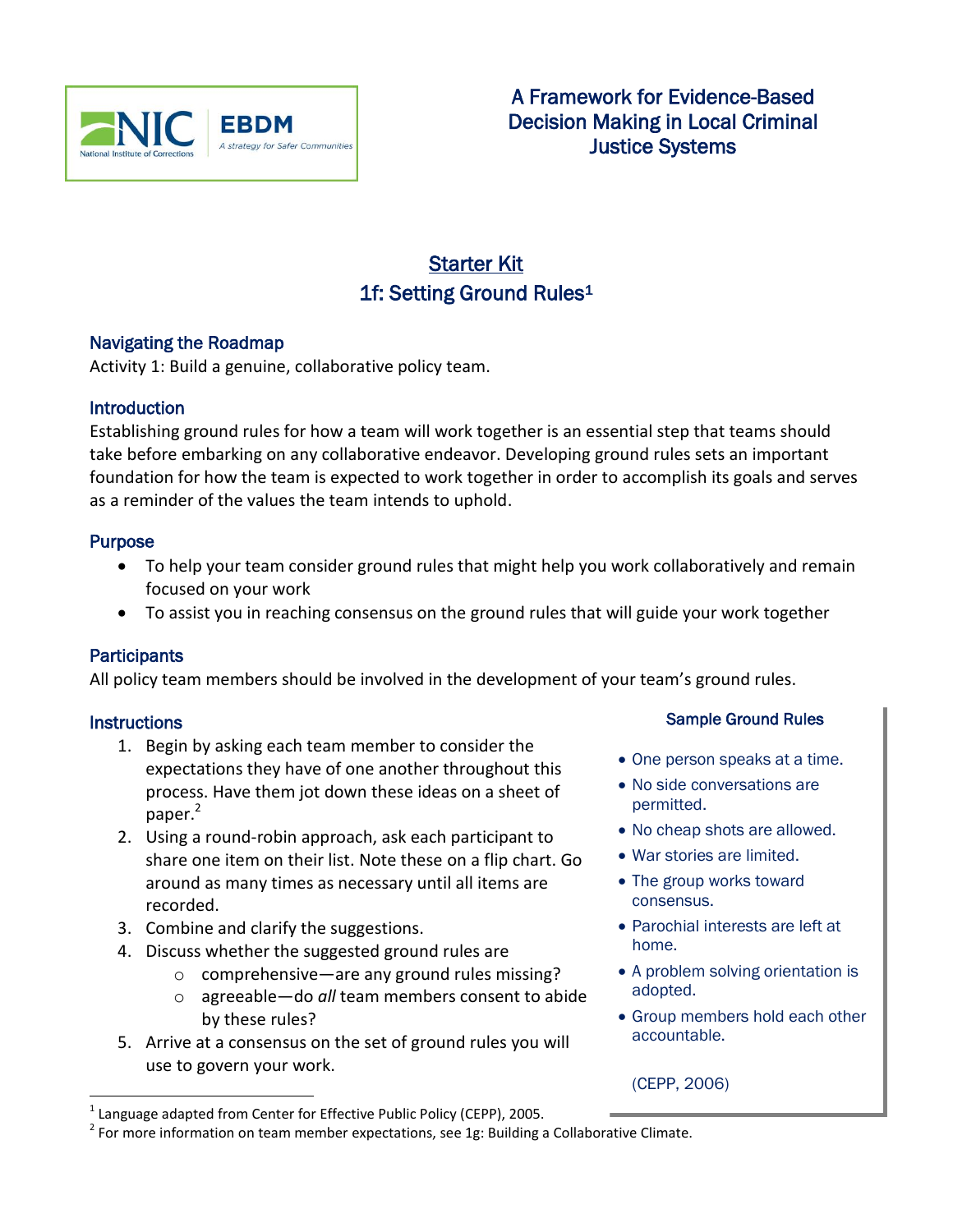- 6. Document your ground rules so that you have a written record.
- 7. Consider laminating and posting these rules in your regular team meeting room. Review them before each meeting. Team members will then have a constant reminder of the rules under which the team agreed to operate.
- 8. Periodically review the ground rules to ensure that they are still relevant to the team's work and agreeable to all members (especially if new team members are added). Add new rules as a team, if the need arises.

# Tips

 $\overline{a}$ 

When setting ground rules, consider the following questions:

- Have you set an expectation for how much each team member is expected to contribute?
	- o Who will be responsible for work products, doing "homework" between meetings?
	- o Will members of the team hold each other accountable for completing assignments?
	- o Will members be expected to attend all policy meetings? When is missing a meeting acceptable?
	- o Will the use of proxies or designees be allowed?
- Is there an expectation about how group decisions will be made?
	- o Will decisions be made by consensus or majority vote?
	- o What level of evidence or support will be needed to make a decision?

## Ground Rules in Action

In Ramsey County, Minnesota, the team decided to display a laminated poster of their ground rules during all policy team meetings. They referred to the rules periodically to ensure that all members were clear about the expectations for conduct.

In Grant County, Indiana, ground rules were referred to during key strategic planning sessions, particularly when the team was preparing to make critical decisions about the change targets they wanted to pursue.

- Is there clarity around how members will conduct themselves during team meetings?
	- o Are members asked to refrain from sharing personal war stories?
	- o How will team members deal with confrontation?
	- o How do team members define "respect"?
	- How will information sharing and confidentiality be addressed?
		- o What kinds of information will be shared with non-team members?
		- o When will information be kept confidential within the policy team?
		- o How will team members handle questions from the press?

Some other tips for creating ground rules include the following:

- *Foster a culture of honesty.* Suggest that it is as dishonest for group members to "put up with" something they don't agree with, or can't live with, as it is to speak untruthfully.
- *Practice listening.* Every voice deserves to be heard, even if people don't initially agree with the point of view being expressed.
- *Recognize the need for full participation.* This includes both encouraging team members not to hold back and valuing the opinions of others. $3$
- *Everyone needs to take a fair share of the group work.* This does not mean that everyone has to do the same thing. It is best when members of the group agree on how tasks will be allocated.

<sup>&</sup>lt;sup>3</sup> From John's Hopkins University: <u>[http://www.jhu.edu/virtlab/misc/Group\\_Rules.htm](http://www.jhu.edu/virtlab/misc/Group_Rules.htm)</u>